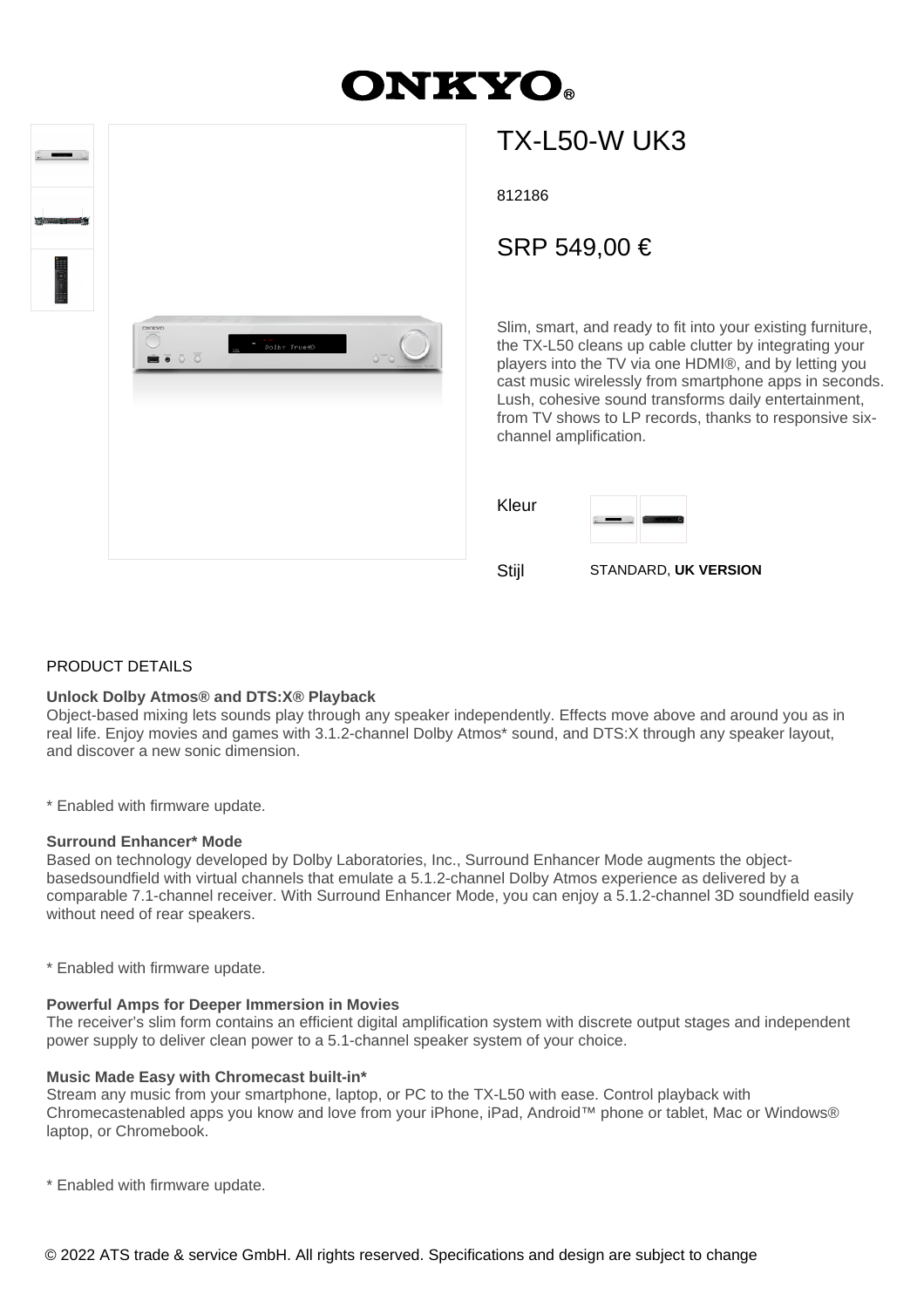#### **Ready for DTS Play-Fi®\* Multi-room Audio**

DTS Play-Fi allows you to enjoy high-quality music from connected online services, networked media servers, and your device library over Wi-Fi® to any number of compatible products using the Onkyo Music Control App for iPad, iPhone, and Android™ smartphones/tablets. DTS Play-Fi can synchronize the music in every room. Each member of your family can use their own device to listen to their own music in their room or group of rooms. DTS Play-Fi lets you easily structure a comprehensive multi-room ecosystem that satisfies virtually any need. For more information, visit www.play-fi.com.

\* Enabled with a firmware update.

#### **Supports TIDAL\*, Spotify®, Deezer\*, and TuneIn**

The TX-L50 supports a variety of streaming services, giving you immediate access to a massive selection of music with easy song selection and control via smartphone apps.

\* Service enabled via firmware update.

#### **Delivering Content to Ultra HD TVs**

Up to four media players can be connected to the receiver via HDCP 2.2-compliant HDMI® terminals, sending 4K/60p video to the latest displays via a single cable. Signals encoded with BT.2020, 4:4:4 color space, and HDR are passed through to the display for truly stunning pictures.

#### **Surround Sound for Films and Gaming**

The TX-L50 decodes multichannel Dolby® TrueHD and DTS-HD Master Audio™ so you get an authentic surround sound experience as the director intended. Various listening modes are included to optimize different content.

#### **Stream and Control with Intuitive Remote App**

The ability to control music from anywhere in your home is right in your pocket: our free Onkyo Controller app gives quick access to inbuilt streaming services and lets you control playback from anywhere within range of the home network.

#### **FlareConnect™ Wireless Multi-room Audio**

FlareConnect\* shares audio from network and external audio input sources between compatible components. Enjoy effortless multi-room playback of LP records, CDs, network music services, and more with supported components and speaker systems. Music selection, speaker grouping, and playback management across the home are built into the Onkyo Controller app.

#### **AccuEQ Room Acoustic Calibration**

In moments, AccuEQ measures and analyzes sound output from your speaker layout and corrects the response for beautifully clear and cohesive surround-sound in your listening space, no matter the shape or size.

#### **Wi-Fi®, AirPlay, and Bluetooth® Technology**

Dual-band 5 GHz/2.4 GHz Wi-Fi assures a stable connection so you can stream over AirPlay and the local network. Bluetooth wireless technology provides a quick and simple streaming from your choice of app and device.

#### **Highlights**

- Supports 3.1.2-Channel Dolby Atmos® and DTS:X®
- 80 W/Ch of Digital Amplification Power
- Chromecast built-in, DTS Play-Fi®, AirPlay, Wi-Fi®, and Bluetooth®
- Spotify®, TIDAL, Deezer, and TuneIn
- 4 HDMI® Inputs / 1 Output (4K/60p, HDCP 2.2)
- AccuEQ Room Acoustic Calibration
- FlareConnect™ Wireless Multiroom Audio

#### **Supplied Accessories**

- Indoor FM antenna
- Setup microphone for AccuEQ
- Instruction manual
- Remote controller
- AAA (R03) batteries x 2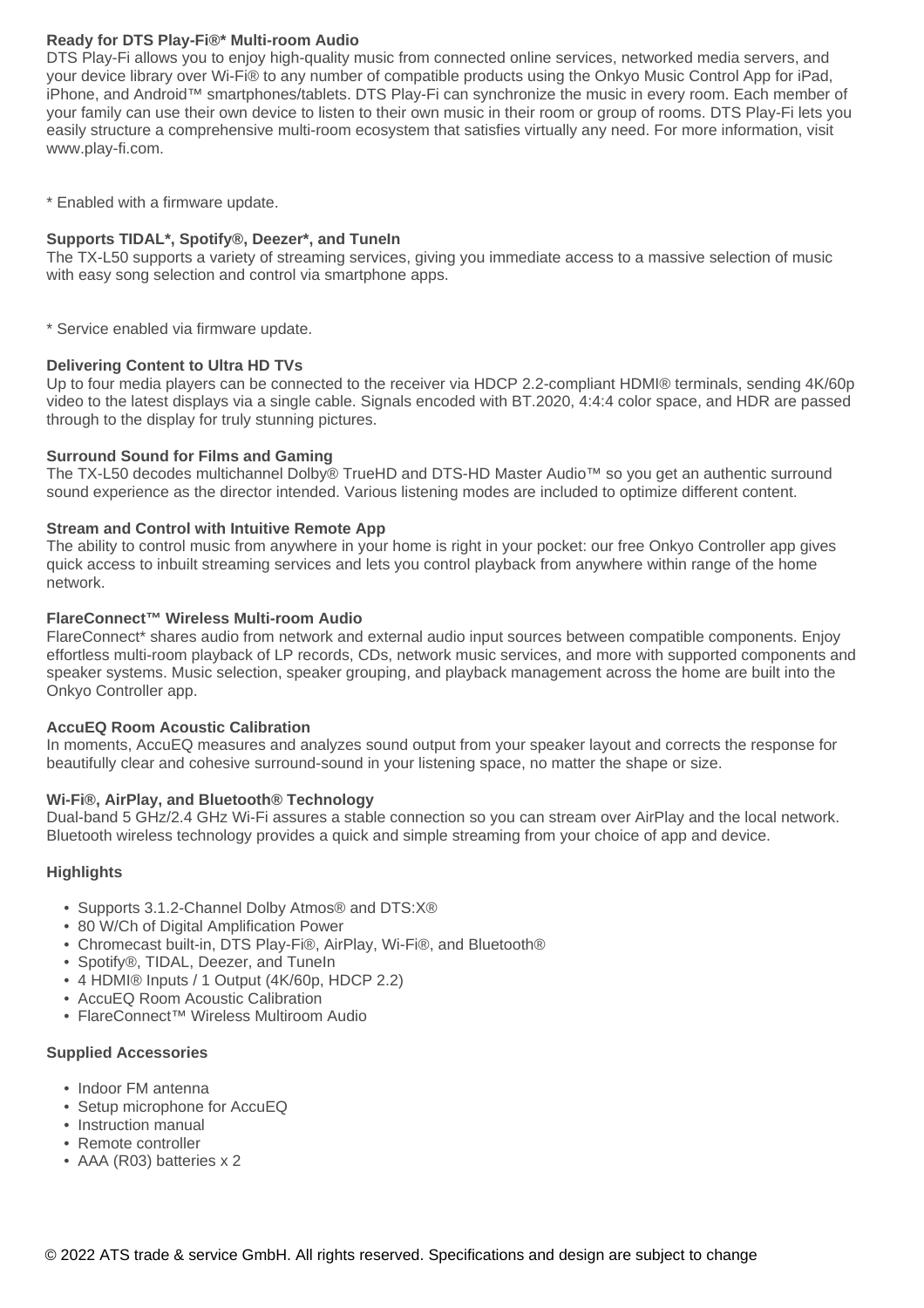For more specifications, see the datasheet in the downloads tab.

#### **Specificaties**

| <b>Product attributen</b>                |                                           |
|------------------------------------------|-------------------------------------------|
| EAN:                                     | 4573211151909                             |
| Fabrieksnummer:                          | <b>TX-L50-W UK3</b>                       |
| Productgewicht:                          | 4.914 kilograms                           |
| Radioontvangst                           |                                           |
| Ondersteunde ontvangsttypes:<br>Presets: | FM<br><b>Internet Radio</b><br>40         |
| Radiofrequentie (FM):                    | 87.5-108                                  |
| <b>Video Codecs &amp; Formaten</b>       |                                           |
| Max. resolutie:                          | <b>4K UHD</b>                             |
| Max. opwaardering:                       | 1080p to 4K                               |
| Video verbindingen                       |                                           |
| HDMI in:                                 | 4                                         |
| HDMI uit:                                | 1                                         |
| Audio-ingangen                           |                                           |
| Coax:                                    | 1                                         |
| <b>HDMI 2.0:</b>                         | 4                                         |
| Optisch:                                 | 1                                         |
| Phono (MM):                              | 1                                         |
| Ingangsniveau & impedantie phono (MM):   | 6 mV/47 k                                 |
| RCA:                                     | 2                                         |
| Ingangsniveau & impedantie RCA:          | 200 mV/47 k                               |
| Muziek streaming diensten:<br>Ethernet:  | Deezer<br>Spotify<br>Tidal<br>TuneIn<br>1 |
| <b>USB 2.0:</b>                          | 1                                         |
| Draadloos:                               | Wifi 2.4GHz/5GHz                          |
|                                          | Bluetooth                                 |
| <b>Amplificatie</b>                      |                                           |
| Nominaal uitgangsvermogen (4):           | 80                                        |
| THD bij Nominaal uitgangsvermogen (4):   | 1                                         |
| Luidsprekerimpedantie:<br>Kanalen:       | $4 - 8$<br>5.1                            |
|                                          |                                           |
| <b>Audio Uitgangen</b>                   |                                           |

© 2022 ATS trade & service GmbH. All rights reserved. Specifications and design are subject to change